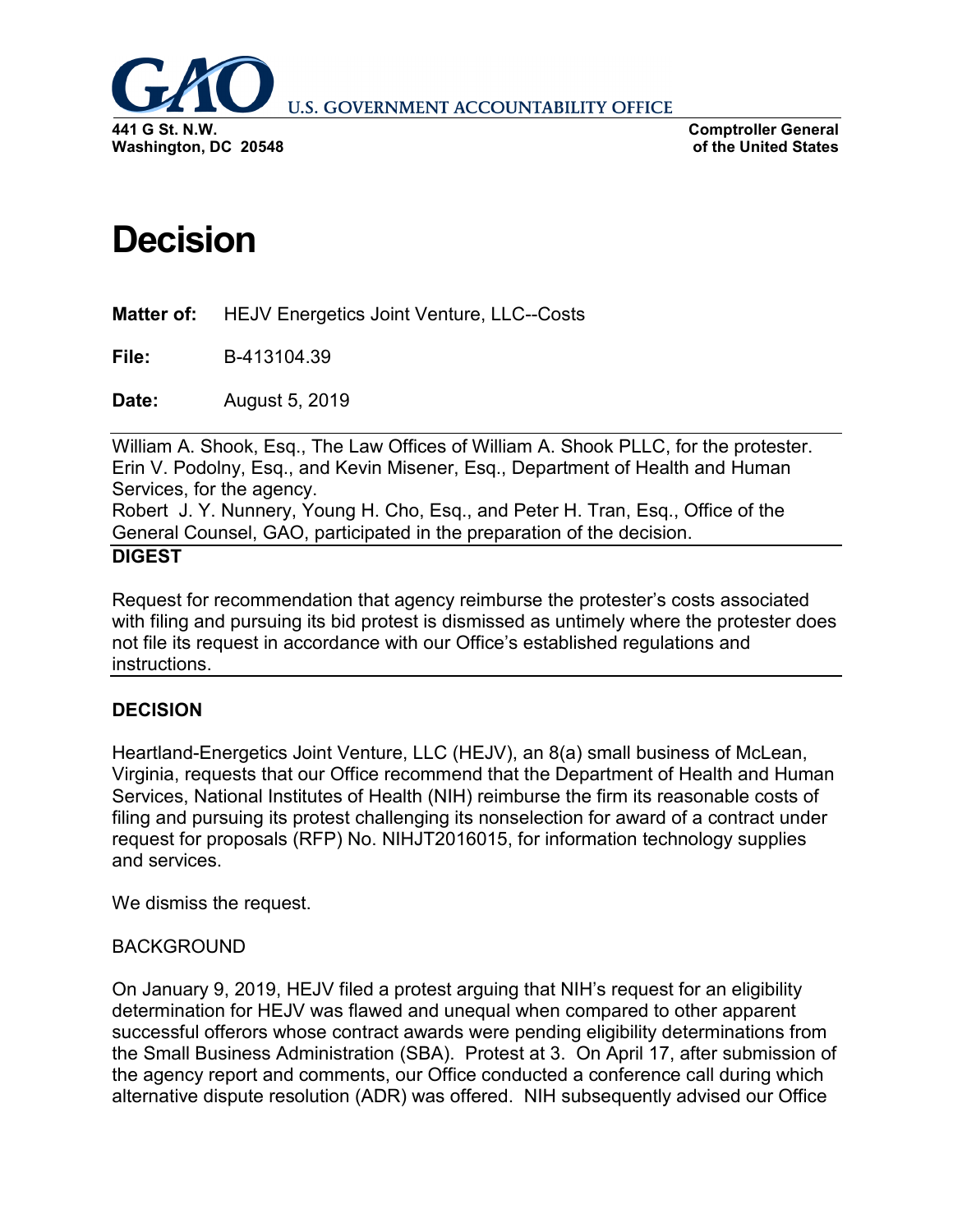that as a result of the ADR, the agency intended to take corrective action by requesting an eligibility determination for HEJV from the SBA and requested that our Office dismiss the protest as academic. Notice of Corrective Action. As a result, on April 19, our Office dismissed the protest as academic. Heartland-Energetics Joint Venture, LLC, B-413104.31, Apr. 19, 2019 (unpublished decision).

On May 1, HEJV filed an entry into the B-413104.31 protest docket, entitled "Request to Use Protected Material in a Related Proceeding." B-413104.31, Electronic Protest Docketing System (EPDS) Docket Entry No. 43. In the accompanying comments to the filing, HEJV stated, "[t]his is the protester's request for costs," and submitted a document requesting a recommendation from our Office that it be reimbursed costs pursuant to 4 C.F.R. § 21.8(e). Id.

The same day, our Office informed HEJV--through the same docket entry--that "[p]rotester's request that GAO recommend reimbursement of costs must filed in accordance with our regulations and EPDS instructions; detailed instructions are also available in the user guide." Id. On May 20, HEJV filed, in EPDS, this request, which was docketed as B-413104.39.

### **DISCUSSION**

HEJV requests that our Office recommend, pursuant to 4 C.F.R. § 21.8(e), that the agency reimburse HEJV its costs associated with filing and pursuing its earlier bid protest because our Office dismissed the protest as a result of the agency's corrective action. Protester's Req. for Costs.

The agency responds that HEJV's request is untimely because it was filed more than 31 days after GAO dismissed the protest. Agency Response to Protester's Req. for Costs at 1, 3. In this regard, the agency asserts that despite being instructed by GAO, on May 1, to properly file its request, HEJV did not file its request until May 20, which was 31 days after it learned that GAO had closed the protest based on the agency's decision to take corrective action on April 19. Id. at 3.

In its comments, HEJV responds that its request was timely, asserting that, although GAO has published guidance on the use of EPDS, the law that governs the timeliness rules are found in our protest regulations, which require a protester to file its request for recommendation for reimbursement of cost within 15 days after the close of a protest in the EPDS system. Protester's Response to Agency at 1-2 (citing 4 C.F.R. §§ 21.0(g), 21.8(e)(3)). The protester maintains that because its May 1 request was filed in the EPDS system within 15 days of learning that our Office had closed the protest based on the agency's decision to take corrective action, its request was timely. Id.

Under our Bid Protest Regulations, if an agency decides to take corrective action in response to a protest, our Office may recommend that the agency pay the protester the reasonable costs of filing and pursuing the protest, including attorneys' fees and consultant and expert witness fees. 4 C.F.R. § 21.8(e). The protester must file the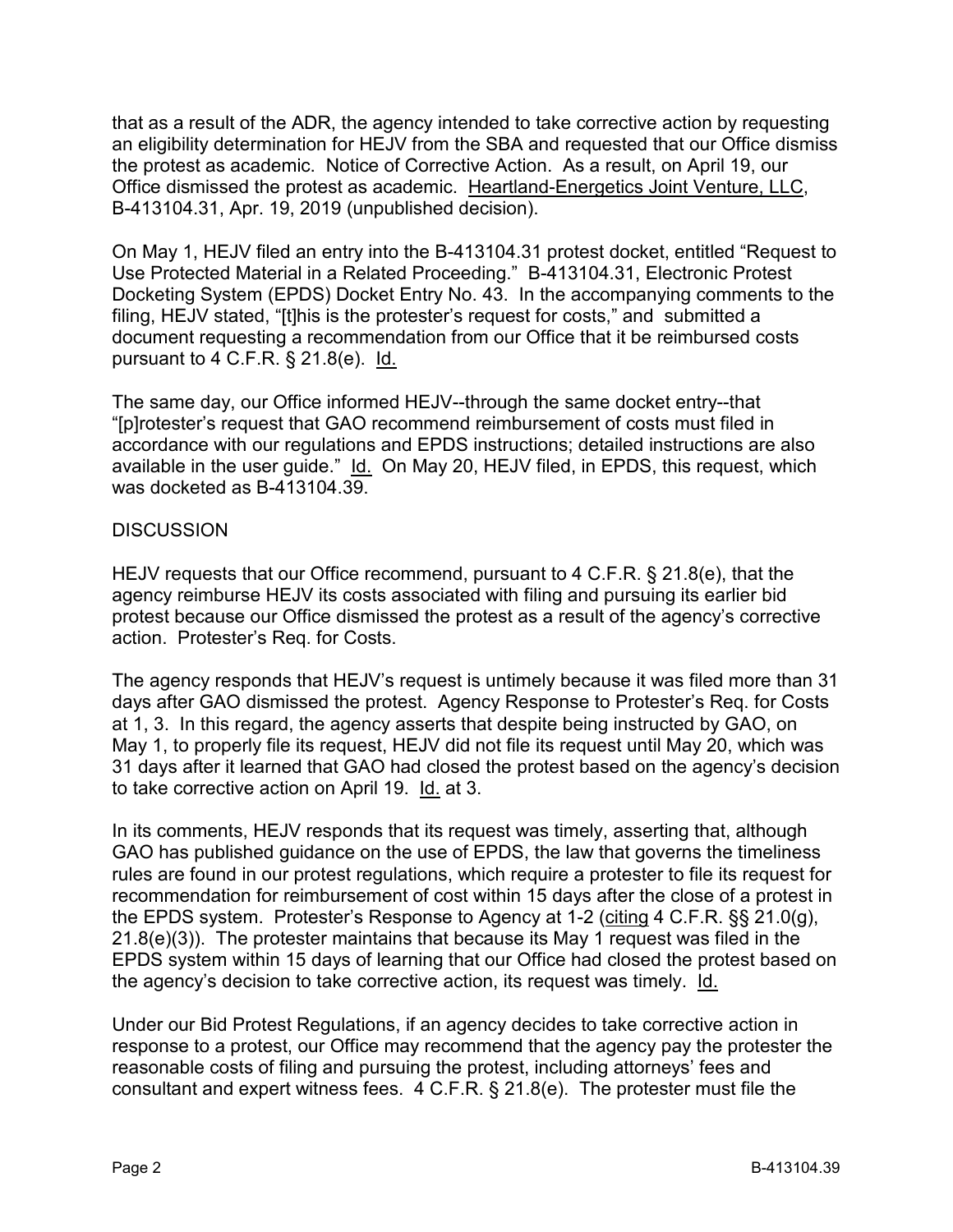request no later than 15 days after the date on which the protester learned that GAO had closed the protest due to the agency's taking corrective action. Id.; Chase Supply, Inc.--Costs, B-411059.3 et al., May 17, 2016, 2016 CPD ¶ 135 at 3 n.3 (dismissing requests for recommendation for reimbursement of costs that were not timely filed). Filings not received by the processes established under our protest regulations by the deadline are considered untimely. The Continuum Eng'g--Recon., B-410298.2, Feb. 12, 2015, 2015 CPD ¶ 79 at 1-2.

Here, contrary to HEJV's assertions, its May 1 request was not filed in accordance with our regulations. As established by our regulations, EPDS is GAO's web-based electronic docketing system and our website includes instructions and guidance on the use of EPDS. Silverback7, Inc.--Recon, B-415311.9, Nov. 15, 2018, 2018 CPD ¶ 392 at 2. Under our regulations, "[d]elivery of a protest or other document by means other than those set forth in the online EPDS instructions does not constitute a filing." 4 C.F.R. § 21.0(g) (emphasis added). The EPDS instructions set forth the instructions that govern electronic filings for protests before our Office and supplement our protest regulations. AeroSage, LLC, B-417289, Apr. 24, 2019, 2019 CPD ¶ 151 at 7 n.6.

As relevant here, the EPDS instructions specifically state that requests relating to costs must be filed through EPDS and warn that requests "will not be deemed 'filed' in accordance with GAO's Bid Protest Regulations until the Filer has submitted all of the information required by EPDS through the appropriate portal in EPDS." EPDS Instructions § III.7(a) (emphasis added). As explained in the EPDS user manual for protesters and intervenors, after a case is closed, three additional filing options become available on the EPDS case docket sheet, including, as relevant here, an option to file a request for a recommendation of entitlement to costs. EPDS Protester/Intervenor User Manual §§ 8, 8.2. Accordingly, the appropriate portal in EPDS to file a request for a recommendation from GAO that the agency reimburse the protester its costs would be through the "Request for Entitlement" portal option.

Our instructions also explain that upon successful filing, EPDS will create a new entry on the filer's EPDS dashboard and generate an e-mail notice to the agency, with a copy to the filer, that a request relating to costs has been filed. EPDS Instructions § III.7(c). The instructions also state that the e-mail notice will provide the "time of filing," which is defined as "the time recorded by EPDS when a filing is successfully received by EPDS." Id. §§ I.2(l), III.7(c) The time of filing is the official time that GAO will use to determine the timeliness of a filing in accordance with 4 C.F.R. § 21.0(g), and "[t]he time of filing will be reflected in the docket in EPDS." Id. § I.2(I). Finally, the instructions further advise that if the filer does not receive any of the system generated information identified above or see a new entry on the EPDS dashboard, the filer should contact GAO for further guidance.  $Id. \S III.7(c)$ .

Here, HEJV's May 1 filing as a "Request to Use Protected Material in a Related Proceeding" entry in the B-413104.31 protest docket was not the appropriate portal in EPDS to file its request for a recommendation of reimbursement of costs. Despite our Office's instruction--provided to the protester on the same day--to file its request in